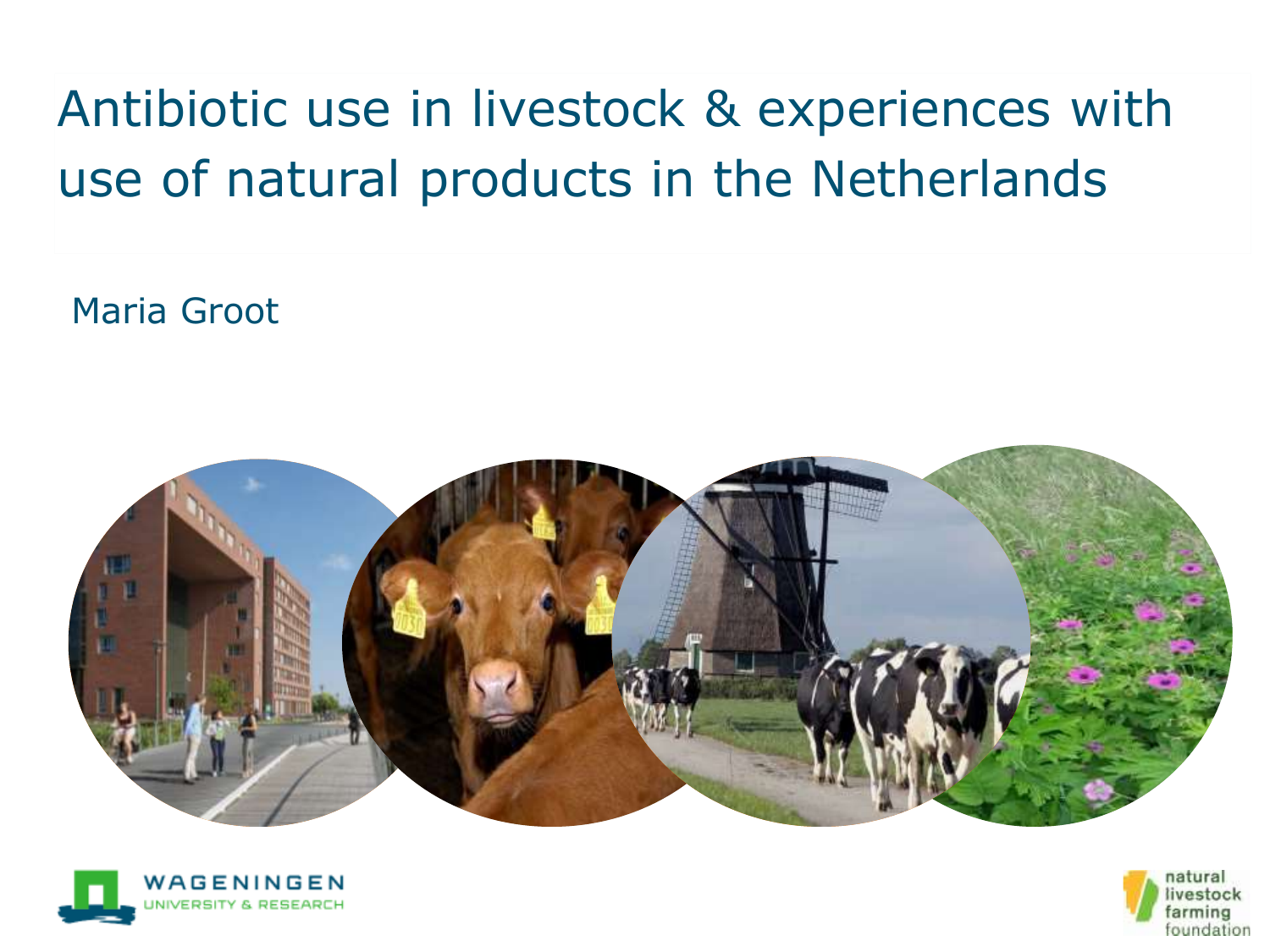

#### Wageningen University & Research (WUR)

Wageningen Food Safety& Research, part of WUR

dr. Maria Groot, Veterinarian, working on food safety, antibiotic residues, veterinary drugs, animal health, herbal medicine and animal experiments

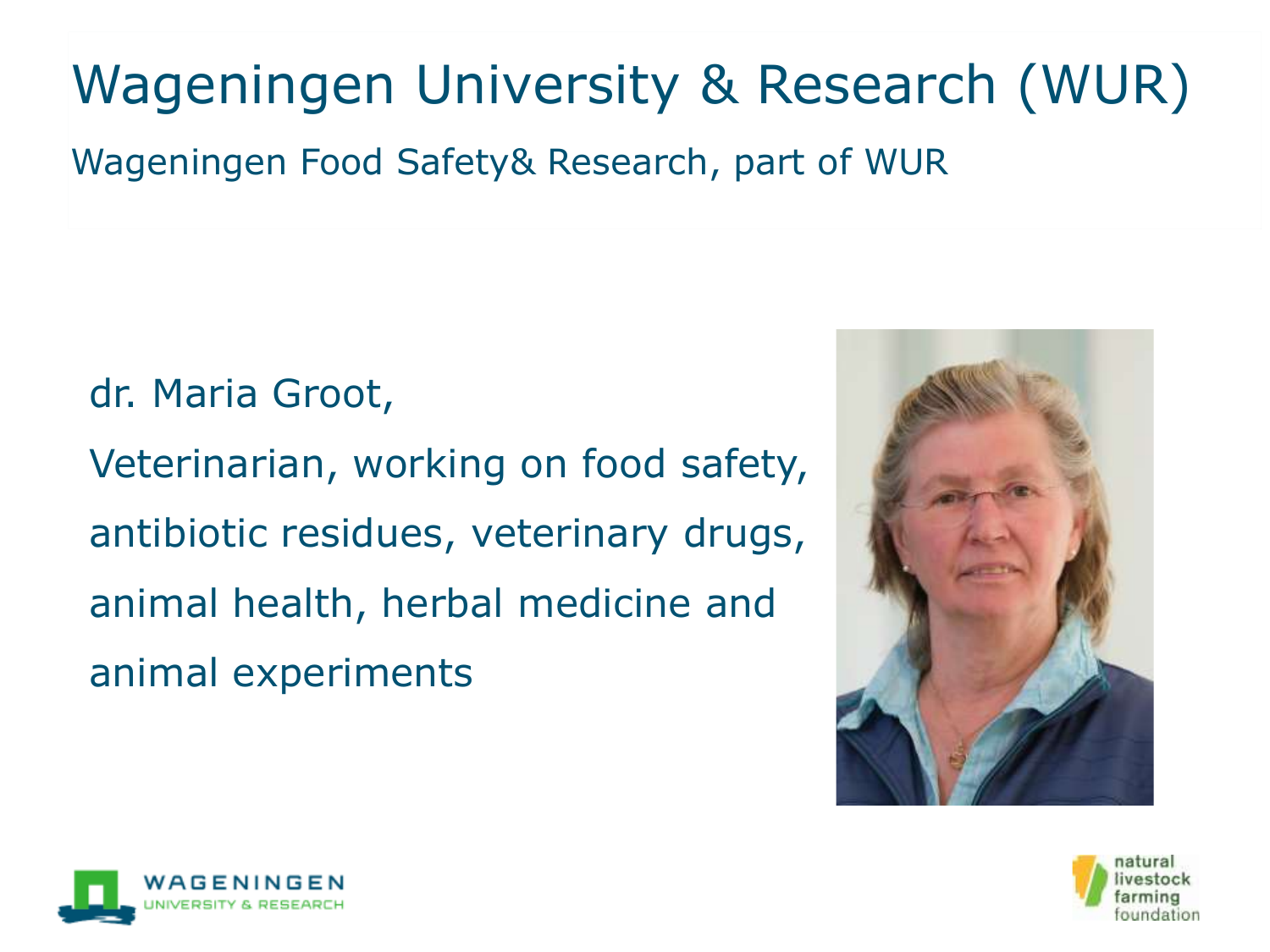# Netherlands, Wageningen





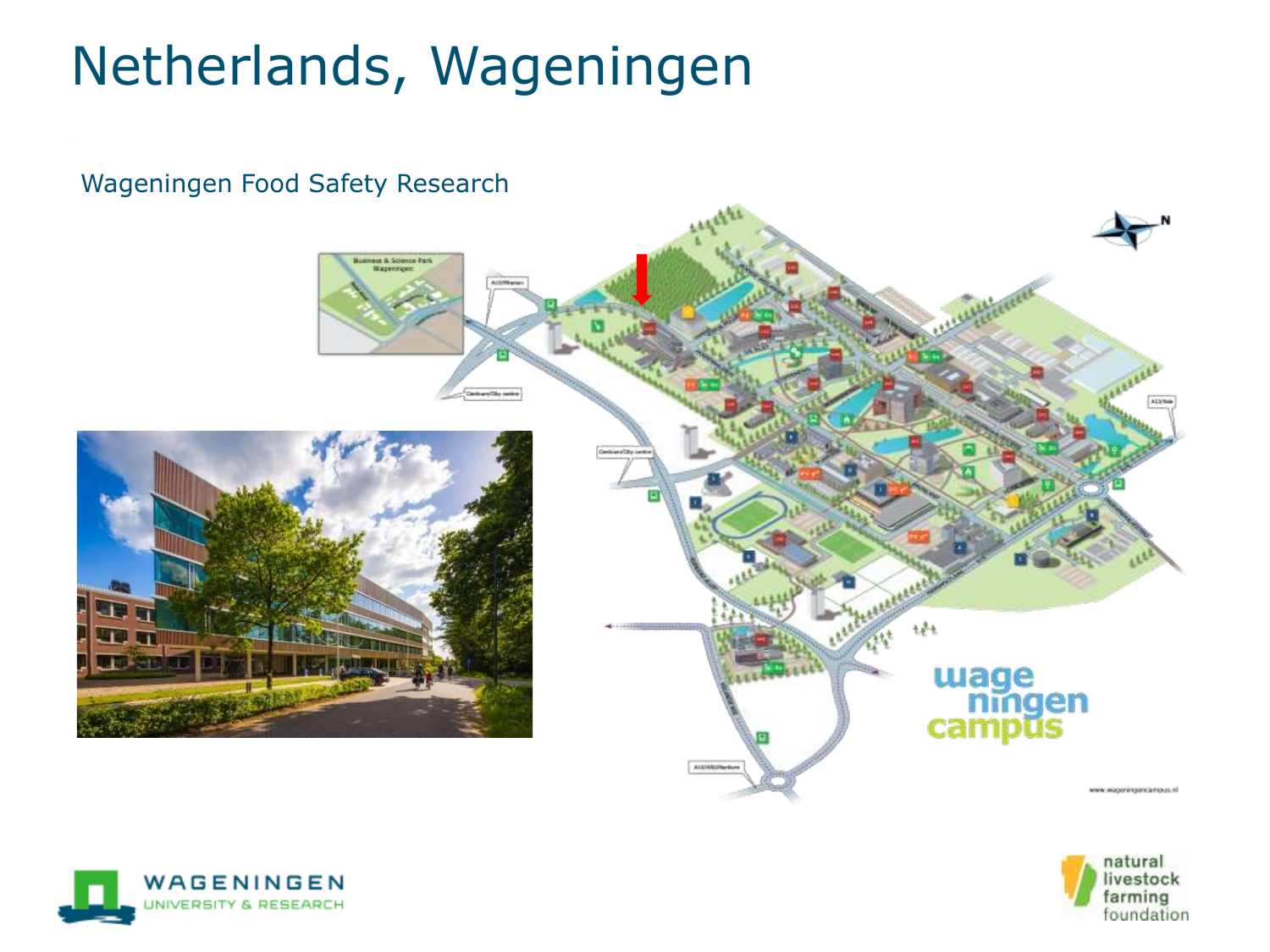### Natural substances within WFSR

- Statutory Research Tasks- illegal (health) claims on animal feed
- Quality and safety of natural products
- **European Reference laboratory for plant toxins**
- Generating and spreading reliable information on the use of natural products "stable- booklets"
- "Taylor-made Knowledge" project together with University of Utrecht, agricultural colleges and feed industry
- Nature based solutions, herbal grasslands



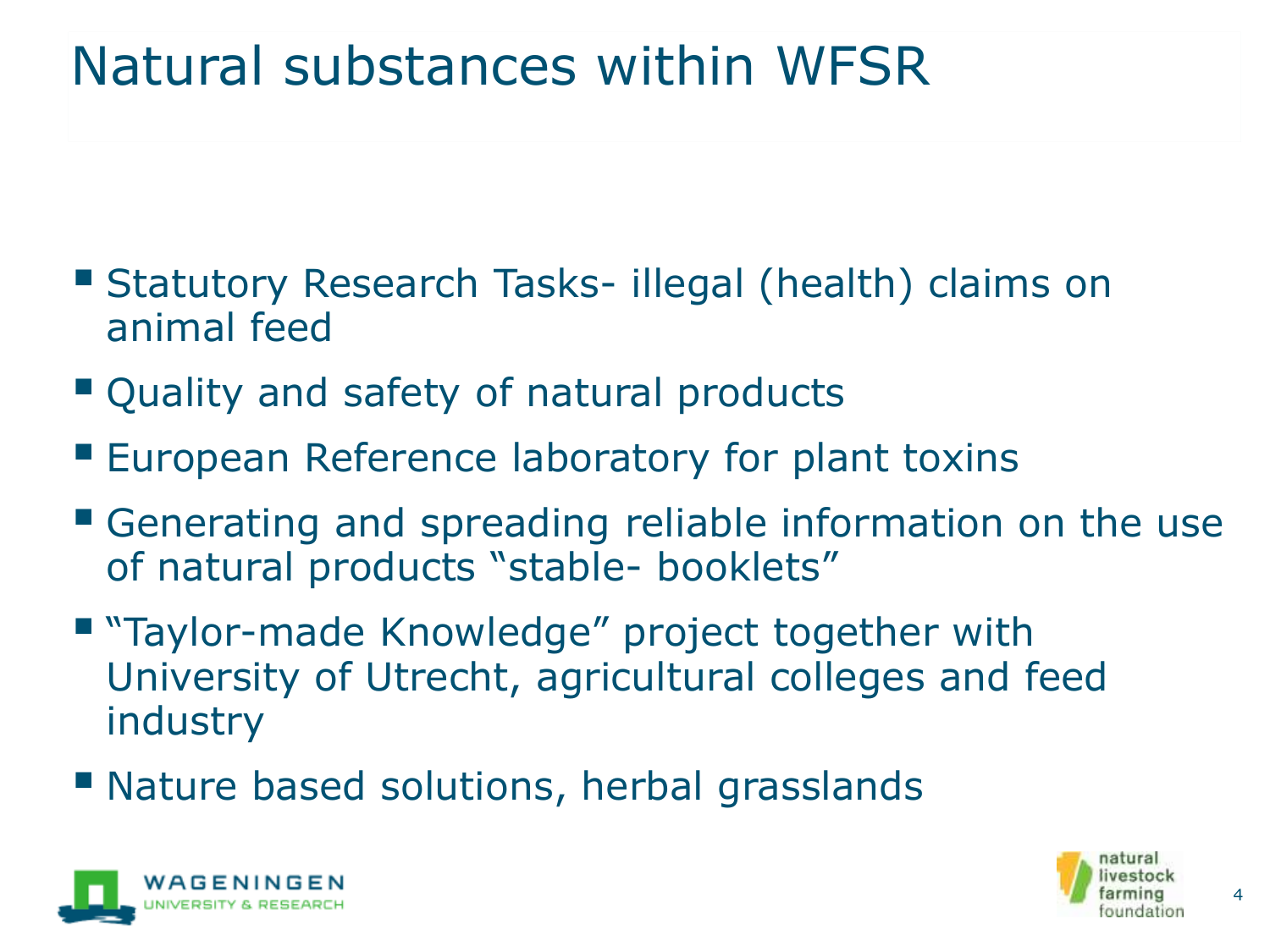# Agriculture in Netherlands



- Never again hunger
- Maximum production
- Artificial fertilizers, antibiotics
- **E** Selection on productivity
- **ELOSS of biodiversity**
- **E** Loss of genetic variability
- Antibiotic resistance
- Loss of public support....

 $\star$ 



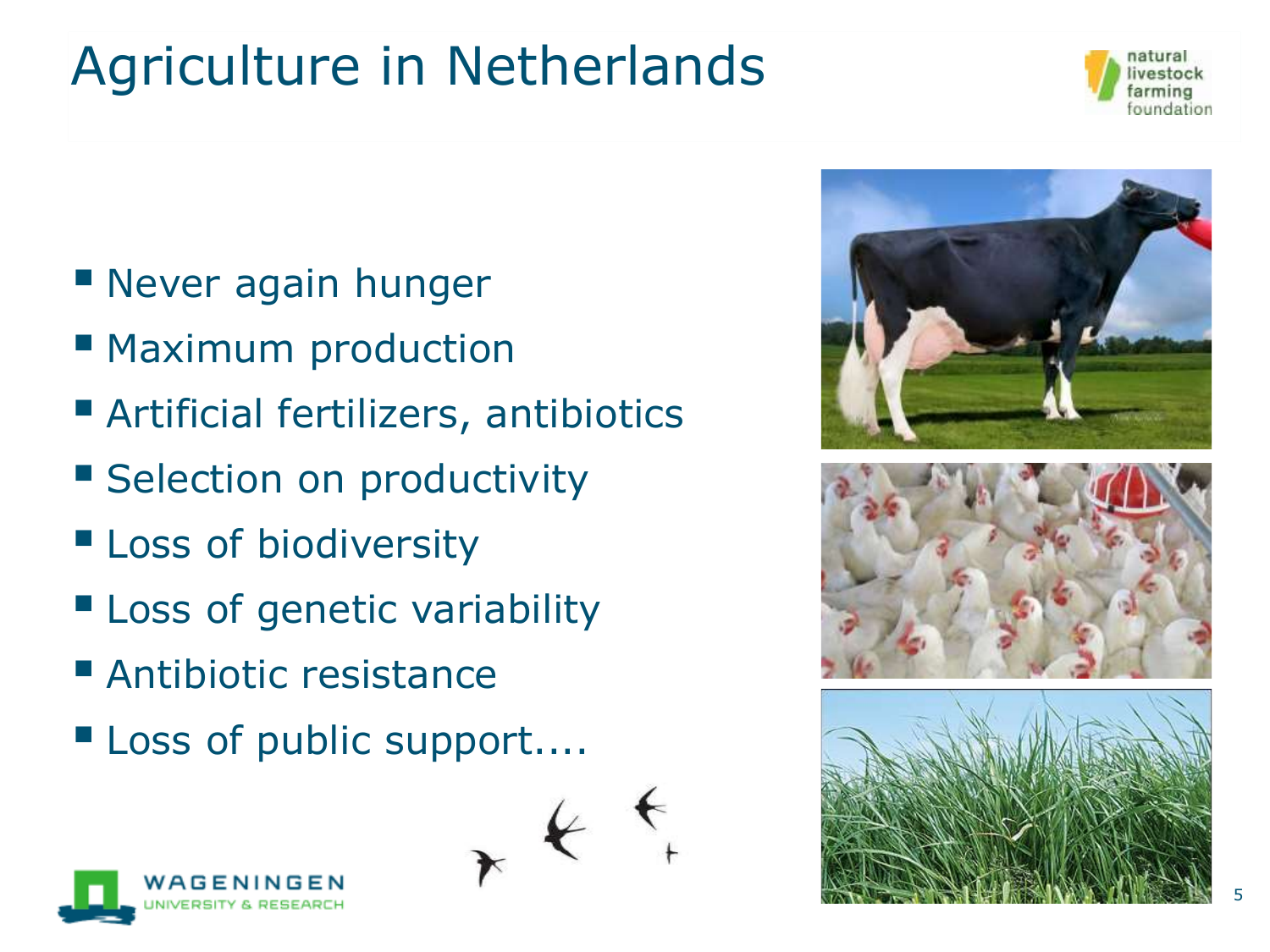### Monitoring antibiotics in animals



#### ■ Maran reports

■ Use of antibiotics in different animal species and humans

#### **Occurrence of resistance**

#### MARAN<sub>2021</sub>

#### **NethMap 2021**

Consumption of antimicrobial agents and antimicrobial resistance among medically important bacteria in the Netherlands

Monitoring of Antimicrobial Resistance and Antibiotic Usage in Animals in the Netherlands in 2020



Figure ESBLoz Trends in prevalence of ESBL/AmpC-producing E. coli in faecal samples of broilers, pigs,

white and rosé veal calves and dairy cows from 2014-2020 determined by using selective isolation

June 2021

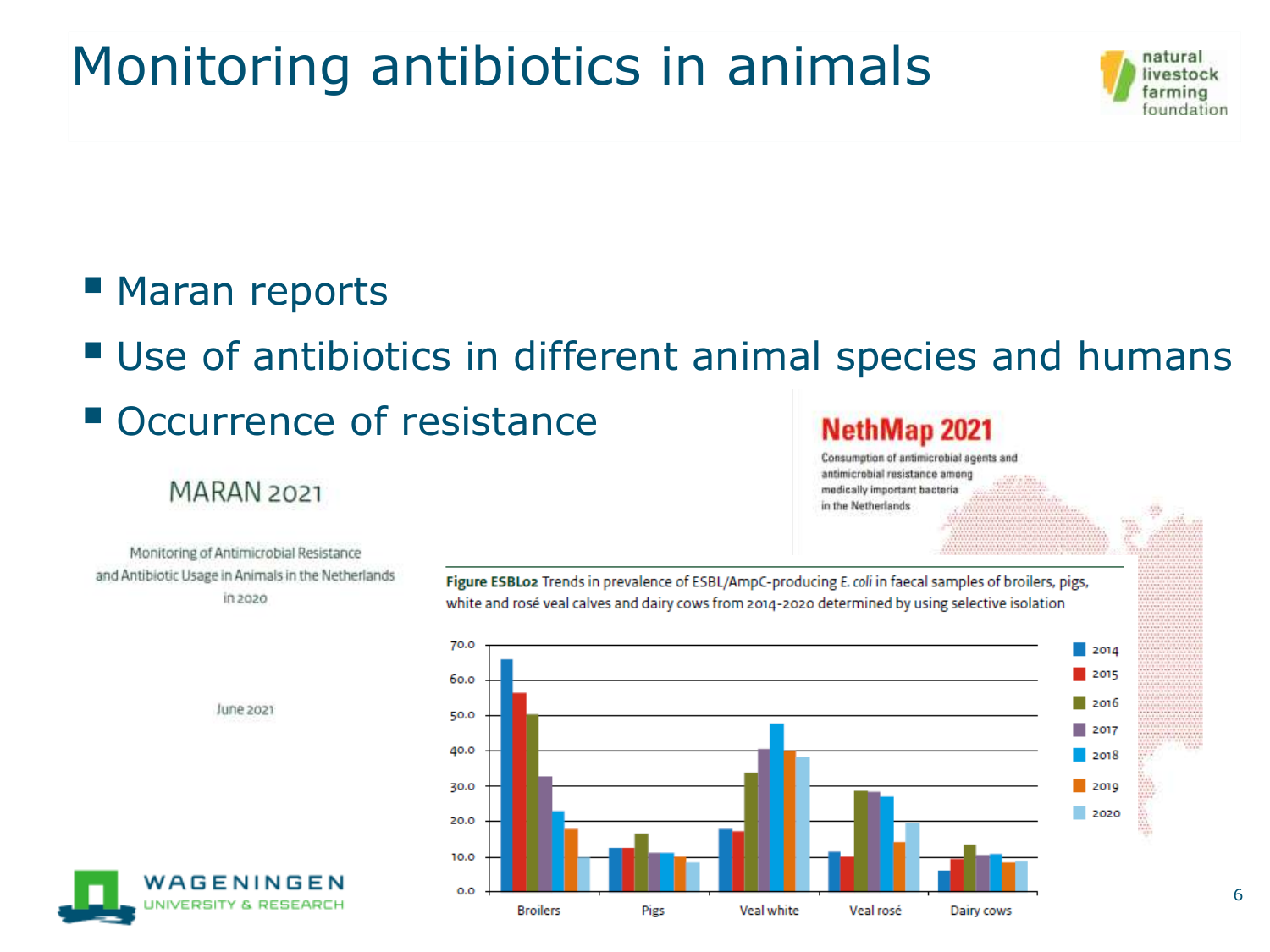# Reduction of veterinary antibiotic use in the Netherlands

- $\sim$  63% reduction (2009-2018)
- Fluoroquinolones and 3rd/4th-gen cephalosporines usage reduced to a minimum
- **Example 2** Registration of all antibiotics used by veterinarians
- **E** Netherlands Veterinary Medicines Authority (SDa) controls
- Defined Daily Dose animal levels for each animal production group
- **.** When higher usage intervention occurs





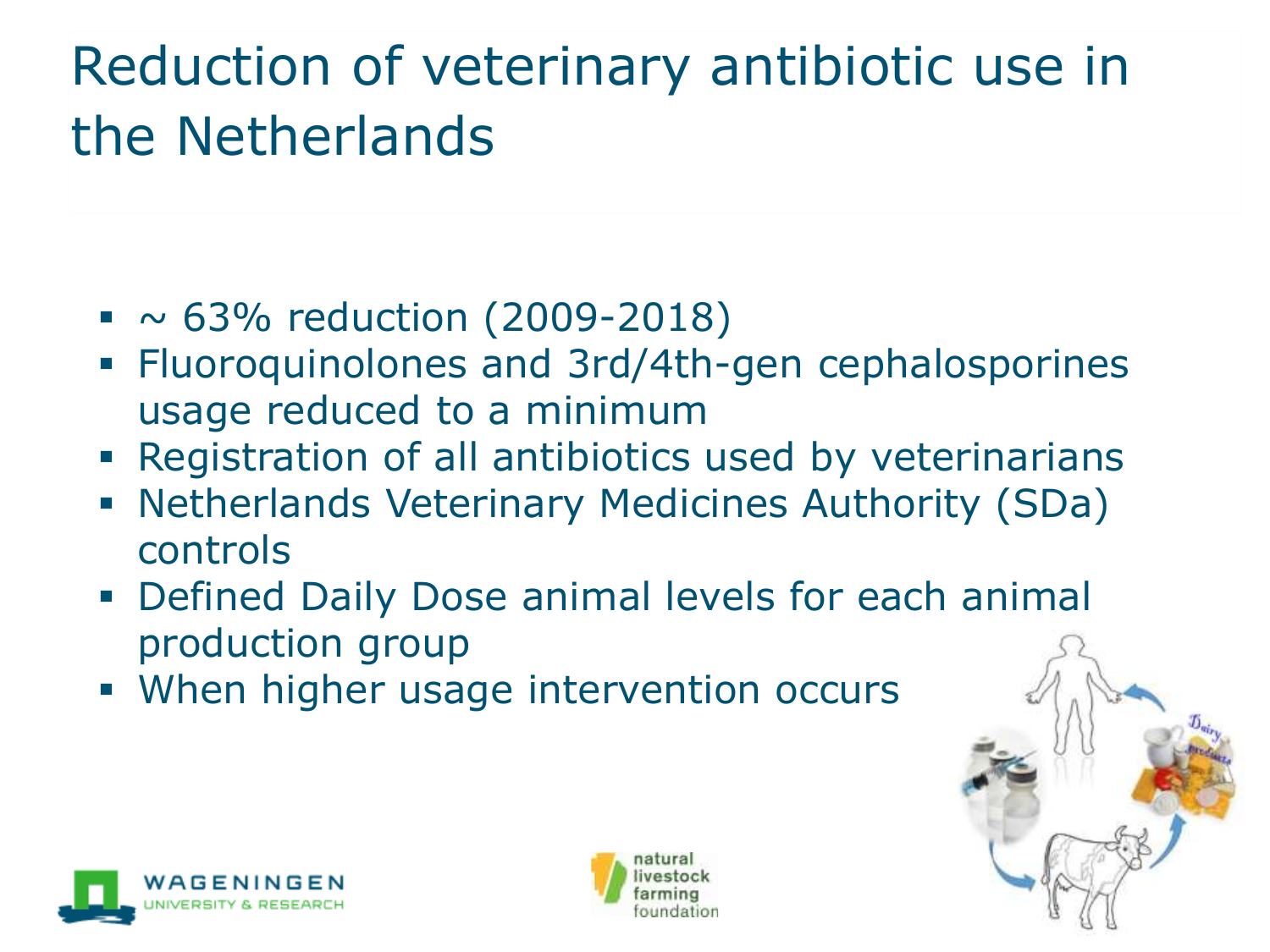# EU strategy: Reduce the need for antibiotics in animals

#### ■ Feed additives with positive effects on health and welfare



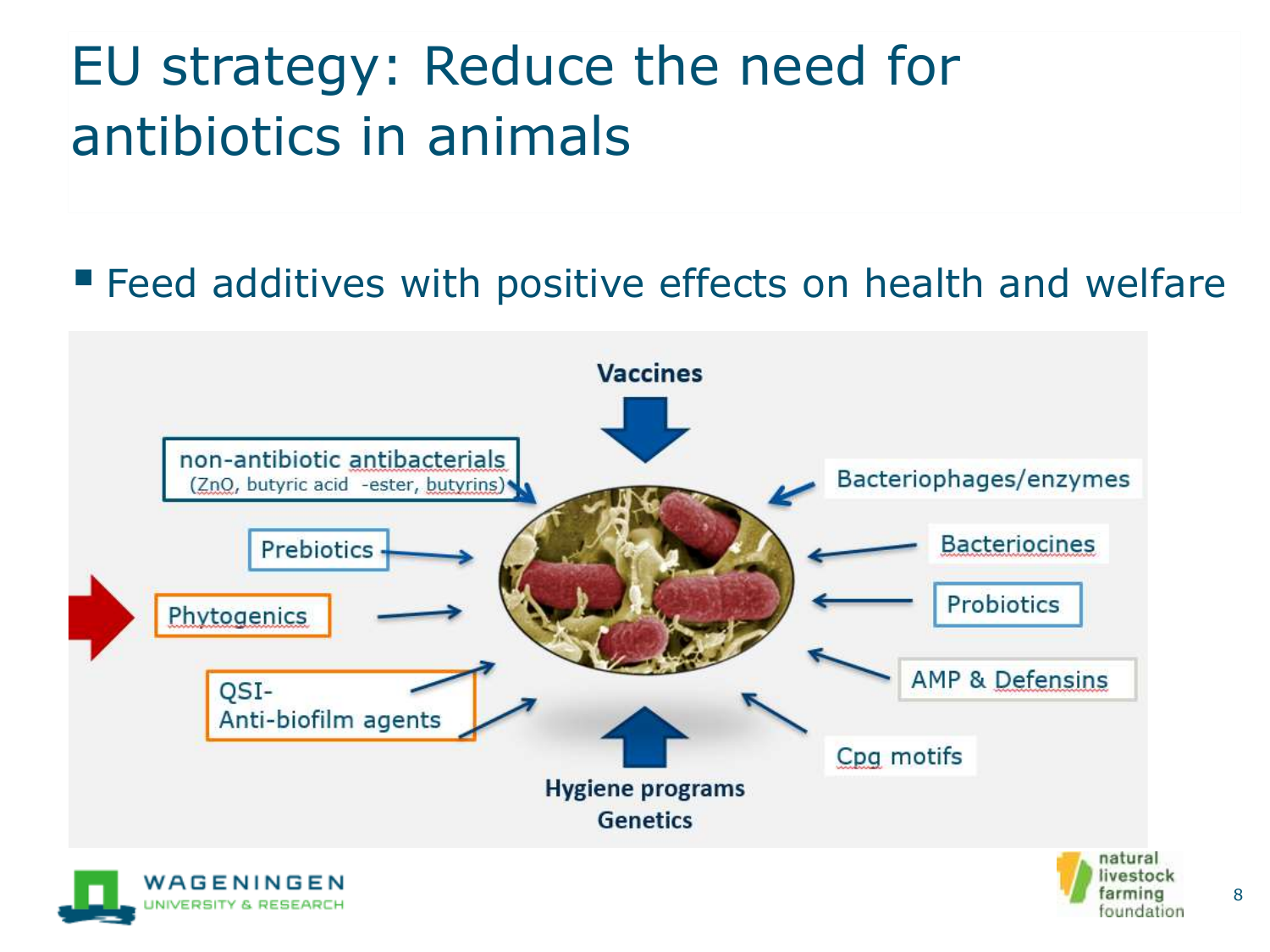#### Transition Dutch dairy

- Dutch policy to reduce the use of antibiotics (residues/resistance) in animal production
- **E** Agriculture with minimal damage to the environment
- **E** Respect for soil and biodiversity
- Use of natural products to keep animals healthy





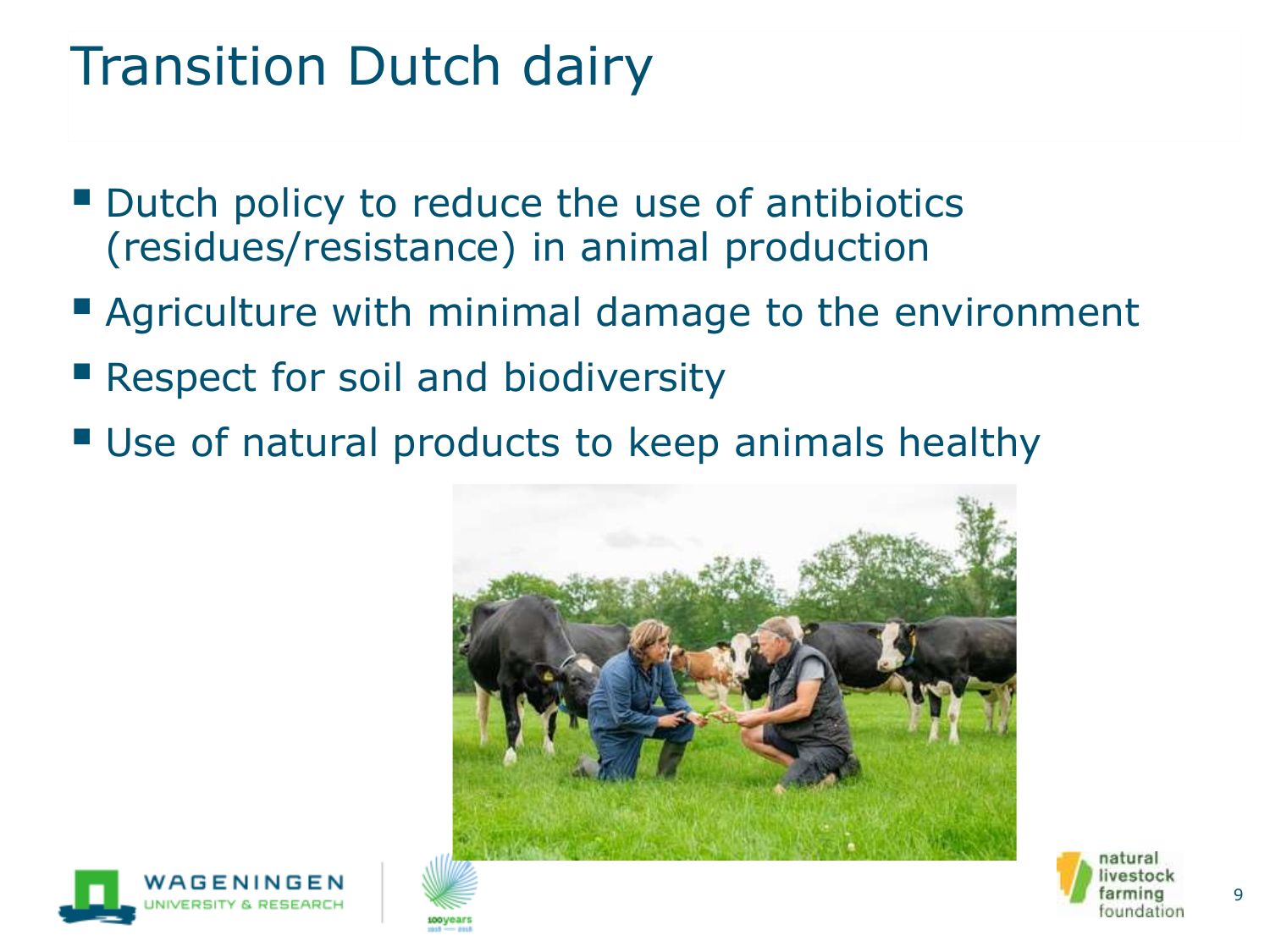# Change for sustainability

- Biodiversity
- Crossbreeding
- **Less antibiotics**
- Natural remedies
- Active promotion by the government







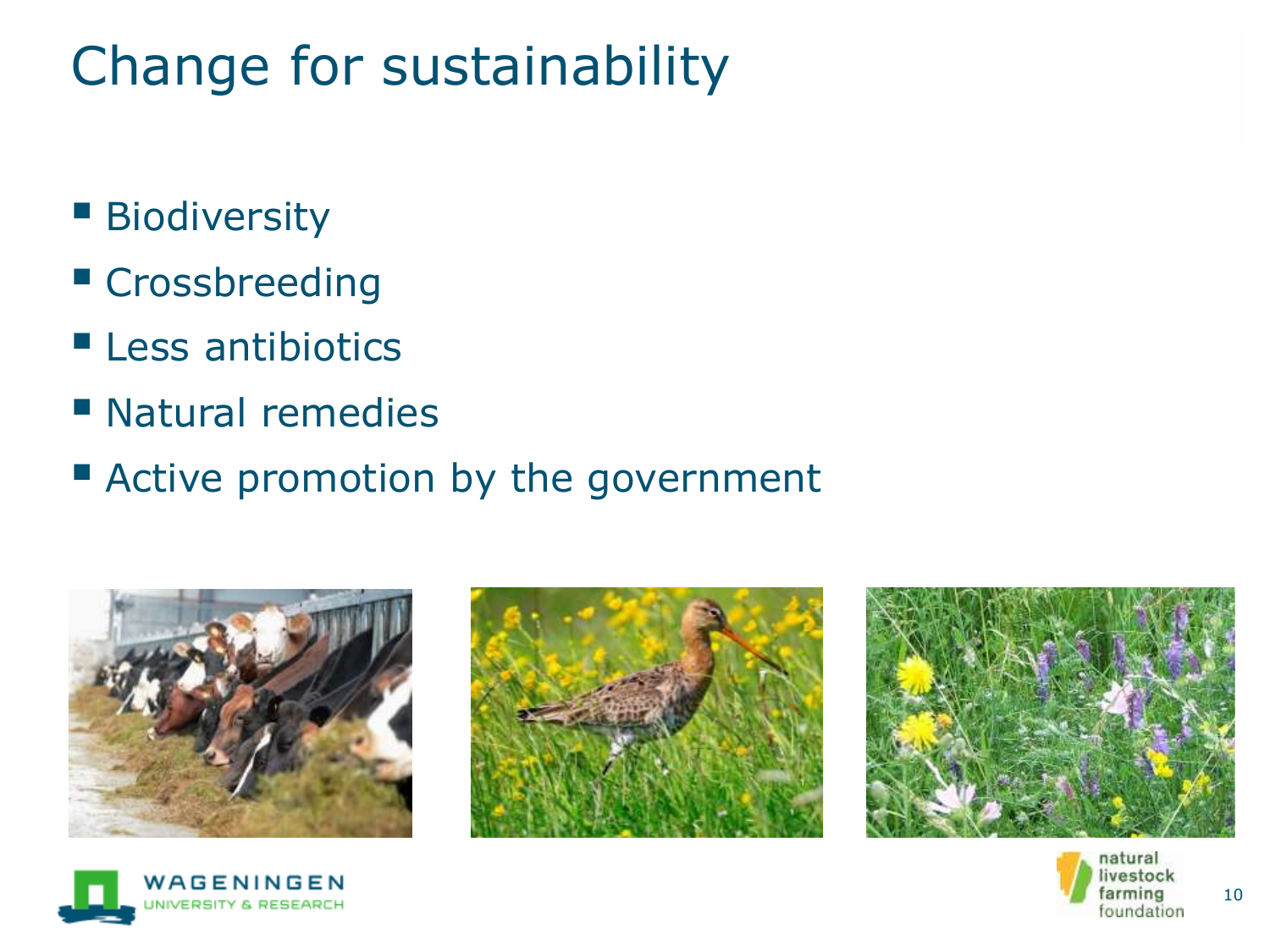#### Farmers and veterinarians

- Natural products used by farmers
- Veterinarians get no education on natural products
- Not evidence based, reluctant to advice
- Goal: natural products part of herd/farm specific health plan







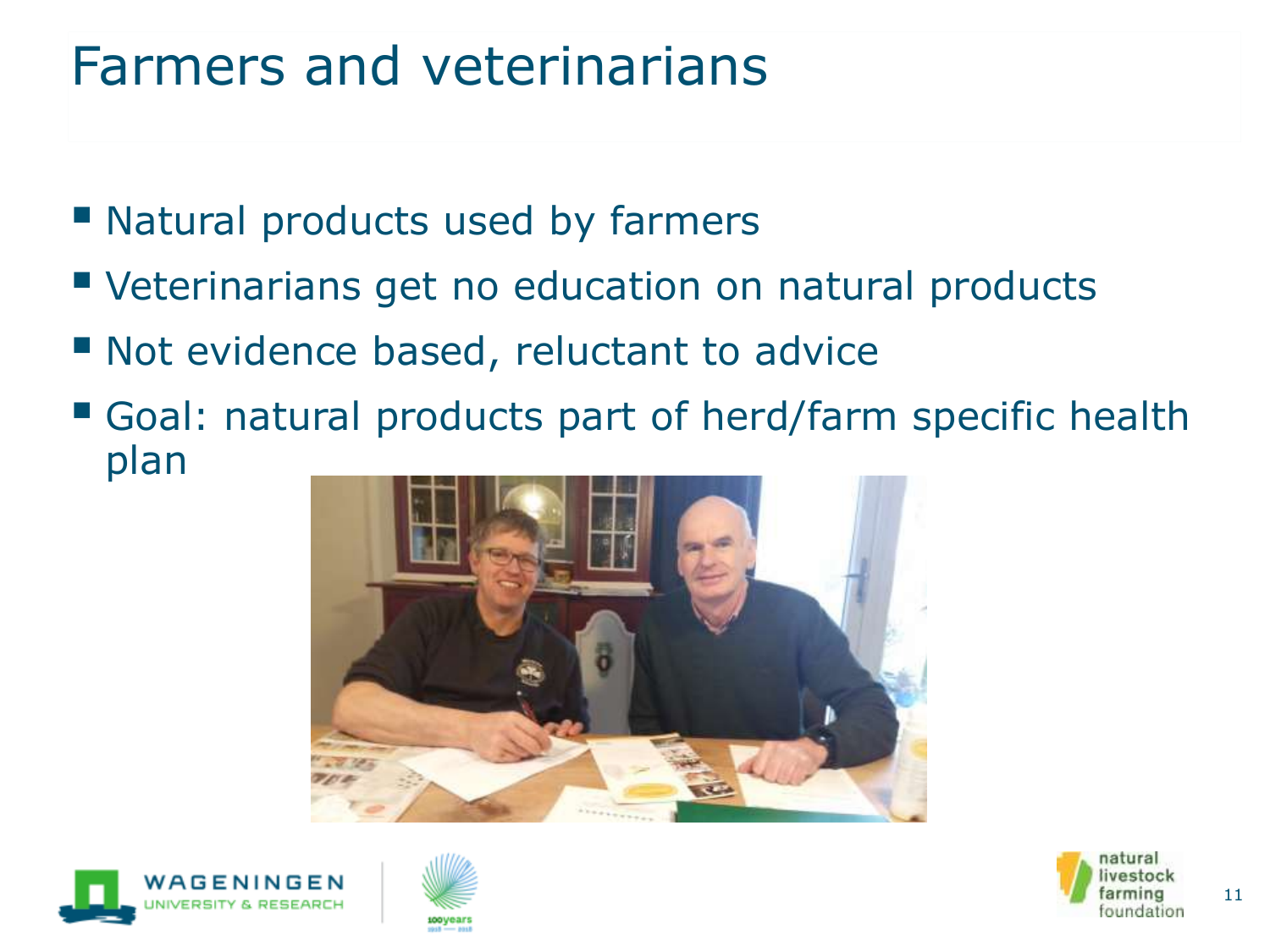#### Education



- Stablebooks for farmers
- **Per species a book with common health issues,** management solutions, available natural products and scientific information
- Now updated, new format, starting with pigs
- "Wiki" for herbs and herbal products, will be expanded

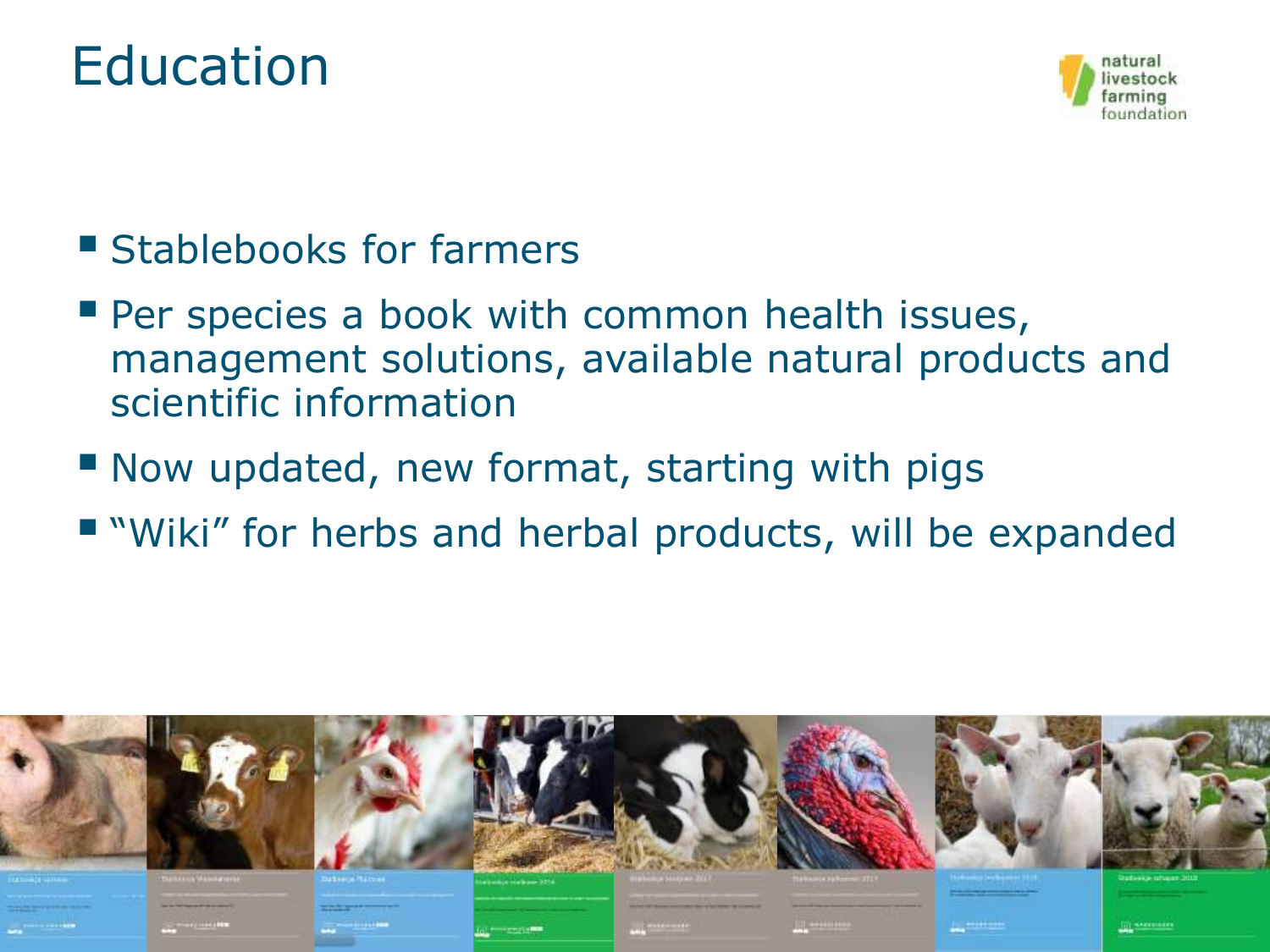#### Education

- **Training for veterinarians (with Dutch NLF) and farmers**
- **Phytotherapy week organised by veterinary students**
- Education for agricultural schools (middle and higher)
- Attractive, practical, modular
- Assignments for students









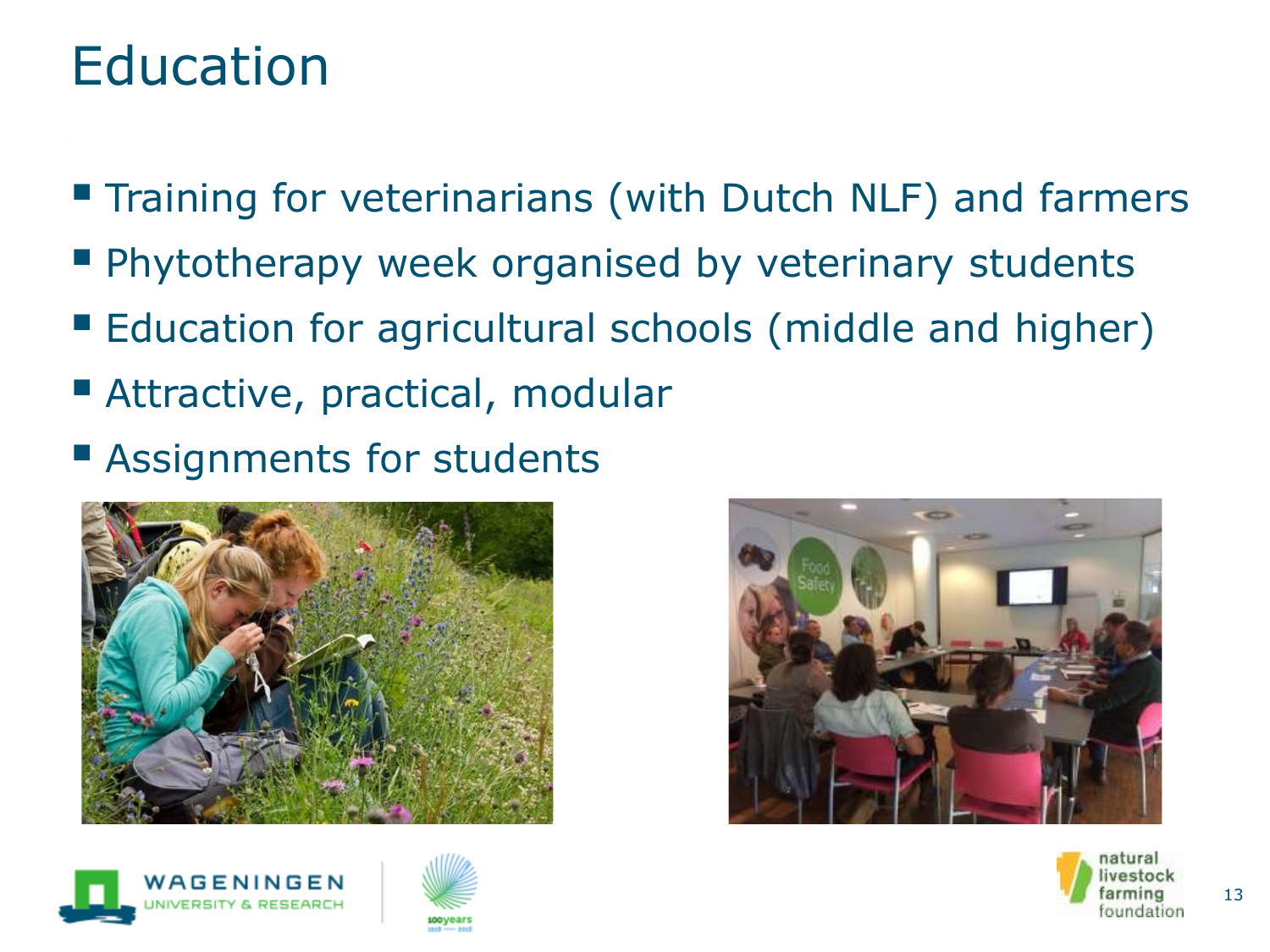# Need for information



- Farmers, veterinarians, governments, feed industry, consumers
- Goal: **safe food from healthy animals with minimal use of antibiotics**
- Guides for different countries?
- **Involve stakeholders for commitment**
- Monitor the use of antibiotics



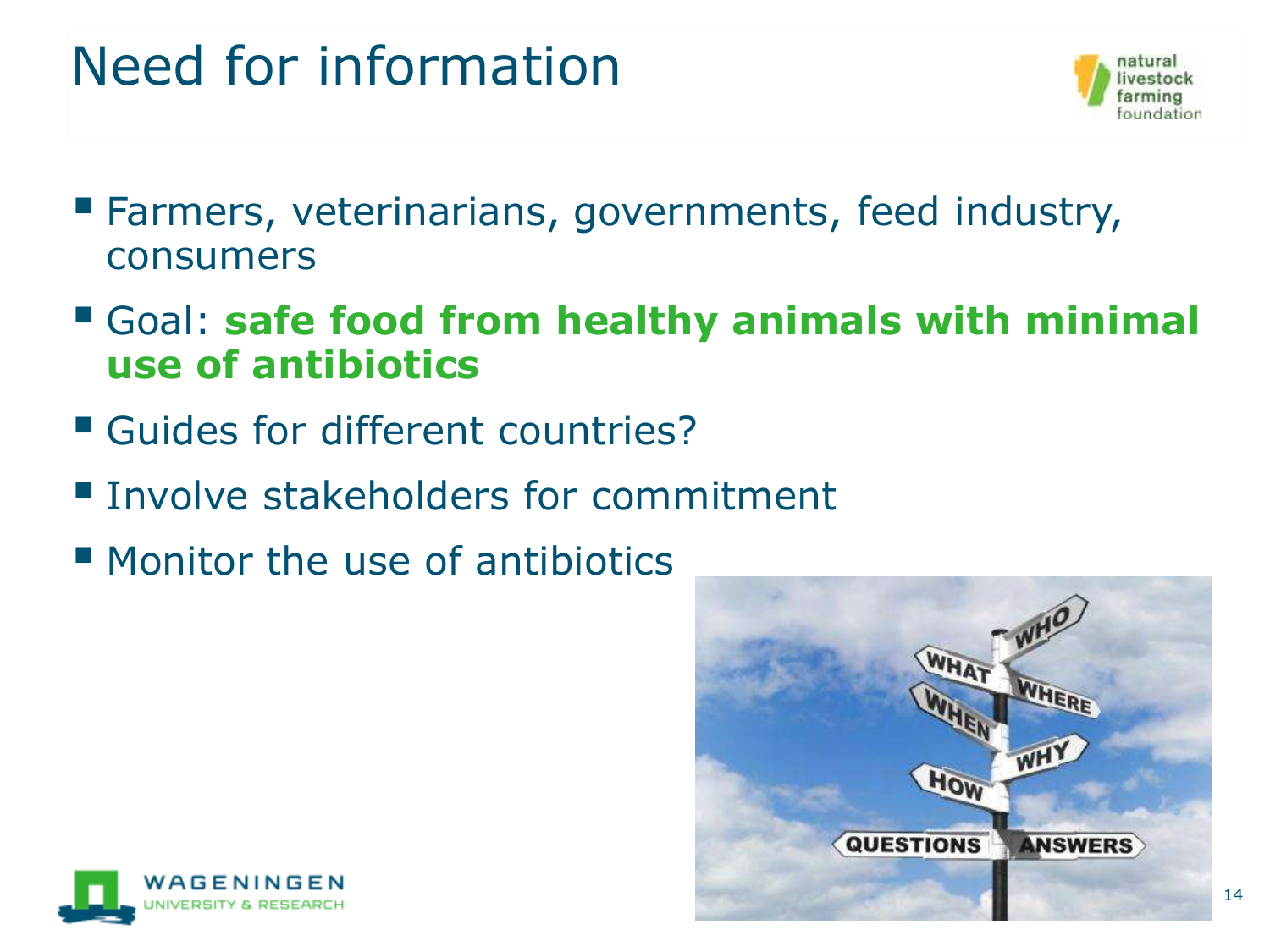#### Inventory of needs

- Reliable and easily accessible information on safety and efficacy of natural products in animal health care
- To train teachers so they can teach students and other teachers  $($ , train the trainer")
- **Dissemination by different options of communication**
- Interactive group meetings ("knowledge sharing")
- Online resources (easy and free accessible information).



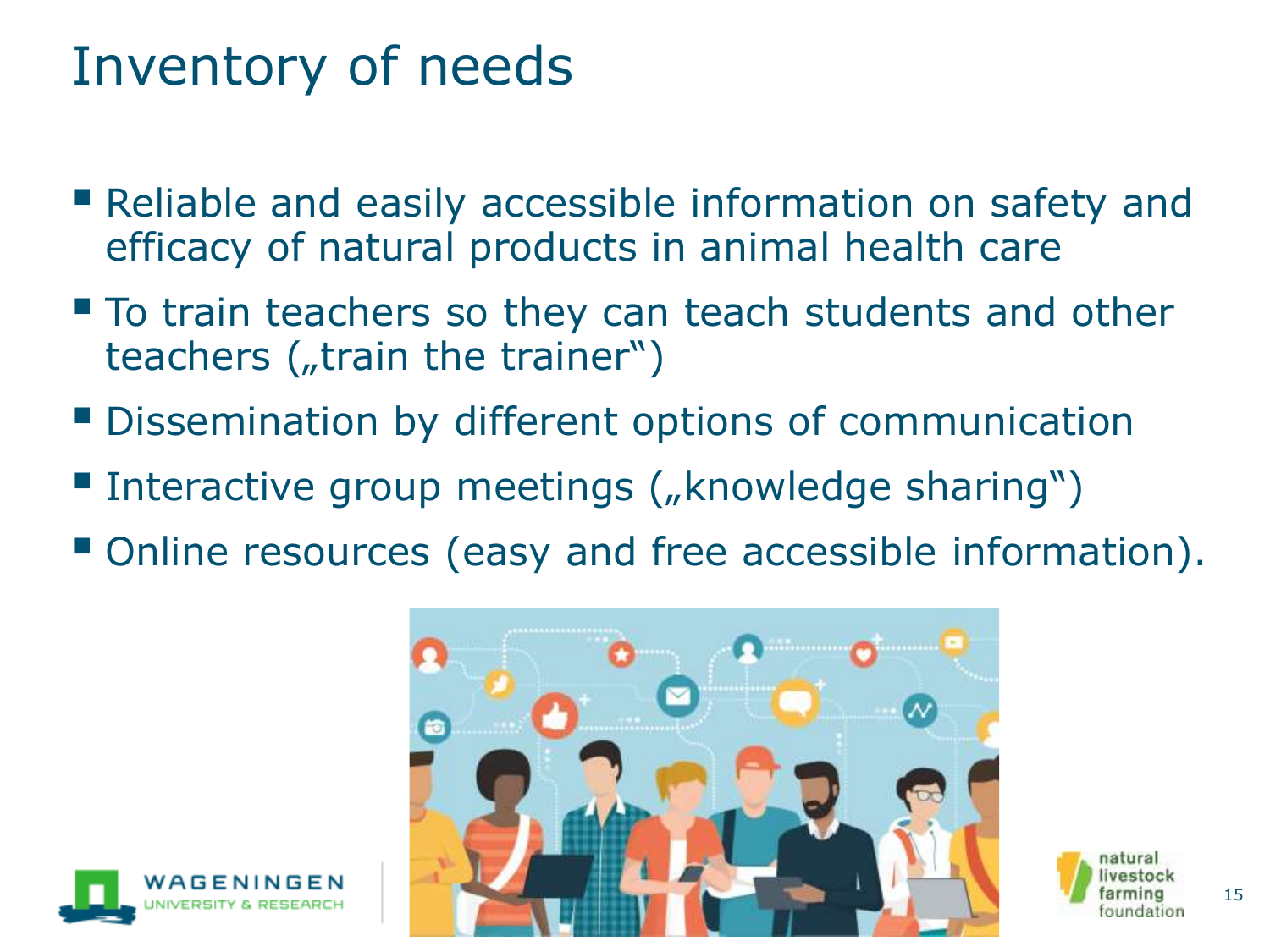# Collaboration with commercial partners

- Workshops for veterinarians, farmers and students
- **Example 1 Student assignments**
- **Providing research information on their products for the** stablebooks and Wiki
- Online cafés
- Networking













16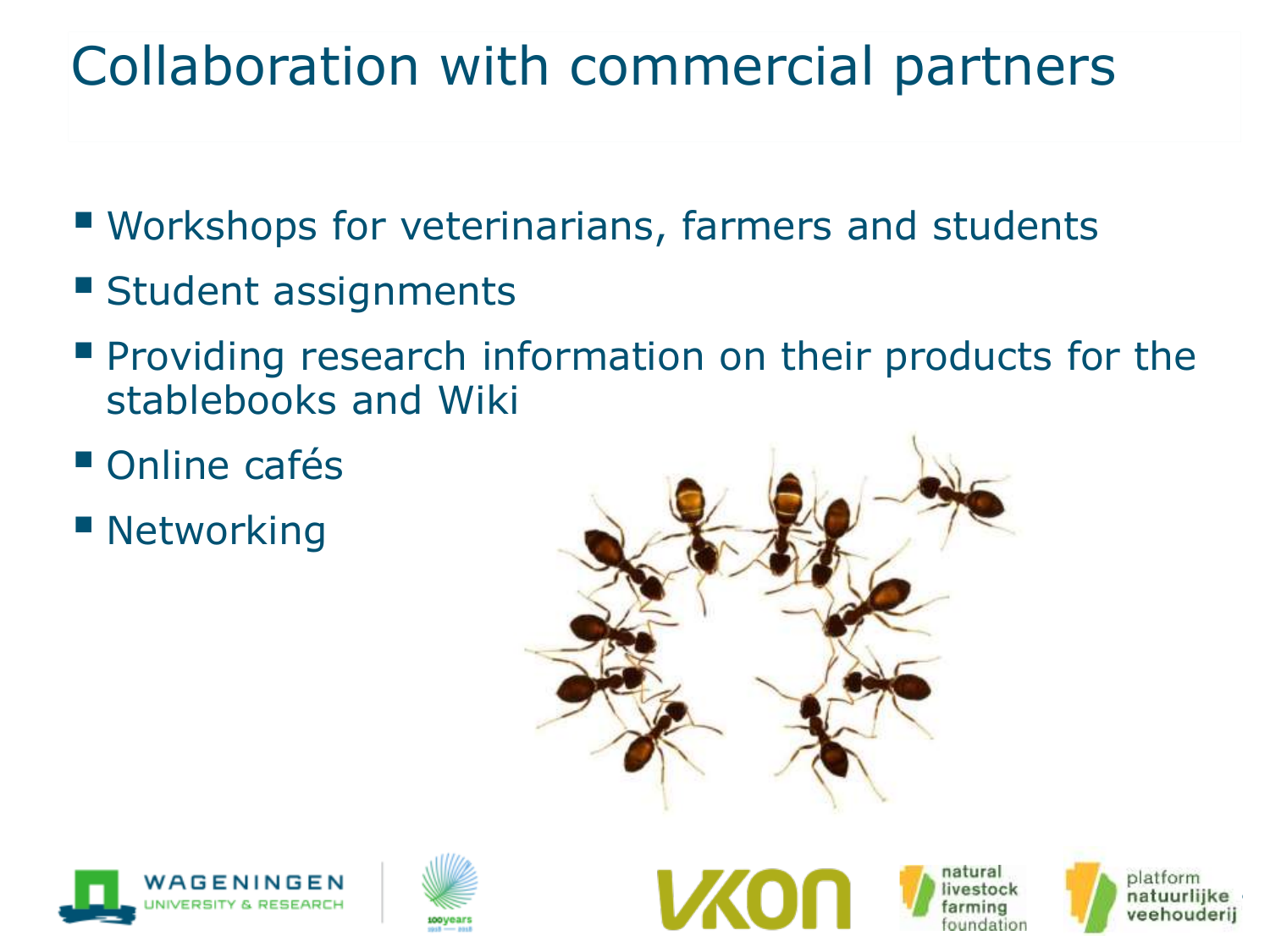# Dissemination of the concept

#### **Exercise International collaboration**

#### ■ Publications

**PERSPECTIVE article** Front. Public Health, 24 February 2016 | https://doi.org/10.3389/fpubli.2016.00012



The Hidden Effects of Dairy Farming on Public and Environmental Health in the Netherlands, India, Ethiopia, and Uganda, Considering the Use of Download Article Export citation **Antibiotics and Other Agro-chemicals** 



Maria J. Groot<sup>1</sup> and Katrien E. van't Hooft<sup>2\*</sup>

<sup>3</sup>RIKILT, Wageningen University, Wageningen, Netherlands <sup>2</sup>Dutch Farm Experience, Maarsbergen, Netherlands



#### The Next Step to Further Decrease **Veterinary Antibiotic Applications: Phytogenic Alternatives and Effective Monitoring; the Dutch Approach**

Maria J. Groot\*, Bjorn J. A. Berendsen and Natalie B. Cleton

Wageningen Food Safety Research, Wageningen University & Research, Wageningen, Netherlands







31.754

**TOTAL VIEWS** 

Am score 5